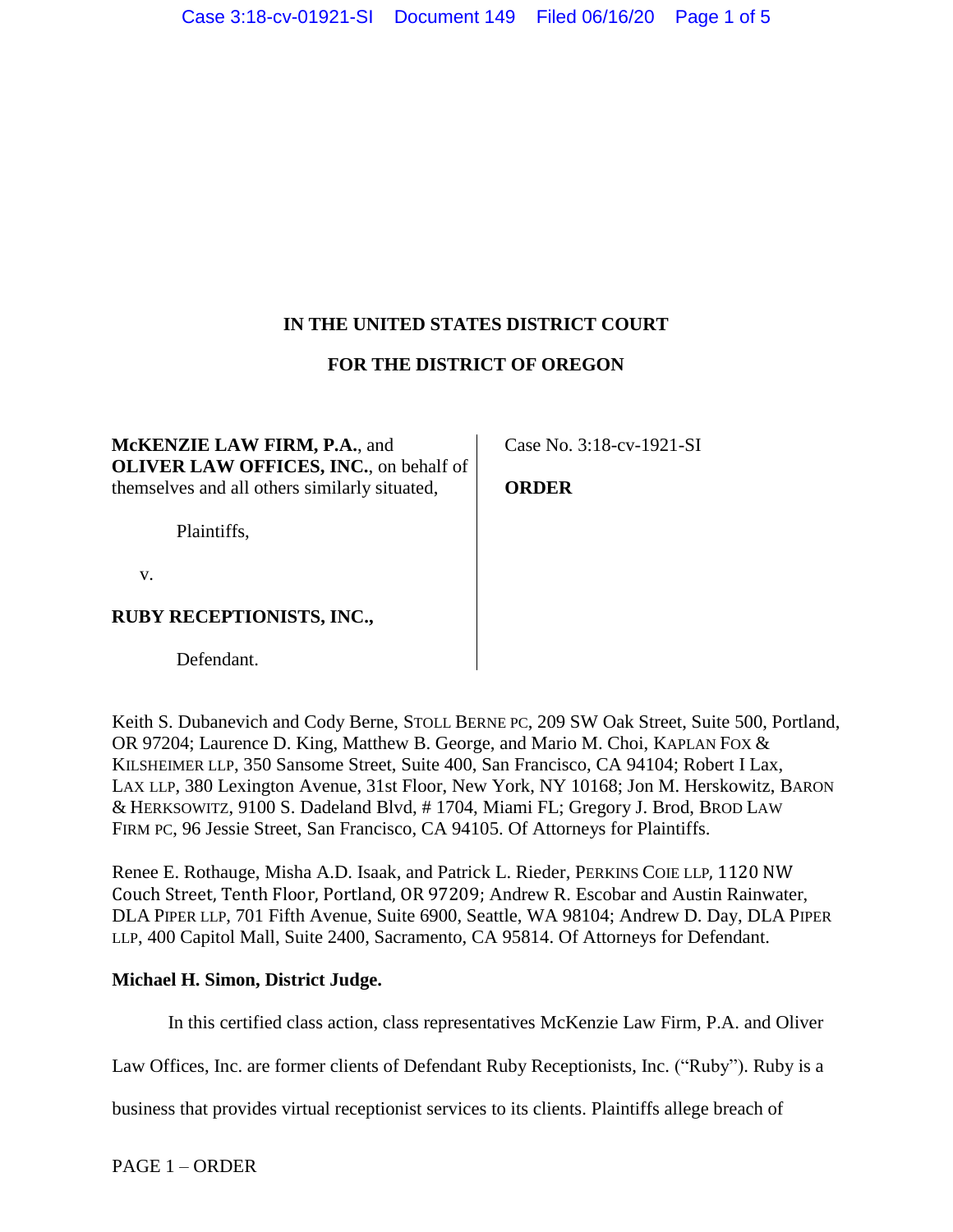#### Case 3:18-cv-01921-SI Document 149 Filed 06/16/20 Page 2 of 5

contract, unjust enrichment, breach of the duty of good faith and fair dealing, and money had and received, based on Ruby's allegedly misleading practices relating to the billing of "receptionist minutes." On April 24, 2020, the Court certified a class, under Rule 23(b)(3) of the Federal Rules of Civil Procedure, consisting of:

> All persons or entities in the United States who obtained receptionist services from Defendant Ruby Receptionists between November 2, 2012 and May 31, 2018, pursuant to its form Service Agreements.

ECF 128 at 23. Before the Court are Defendant's Motion to Include Opt-Out Form with Class Notice (ECF 144) and Plaintiffs' Motion to Approve Form of Notice (ECF 145). For the reasons that follow, the Court GRANTS IN PART AND DENIES IN PART both motions.

The parties currently are negotiating the required proposed Notice of Class Certification ("Notice") and proposed Class Notice Plan ("Plan") for approval by the Court, but two disputes have arisen. First, Defendant wants all paper copies of the Notice that will be sent to class members by U.S. Mail to include, at Defendant's expense, a postage paid and preaddressed postcard for class members to complete, sign, and return if they wish to exclude themselves (or, "opt-out") from this class action. Defendant notes that paper copies of the Notice will only be sent by U.S. mail to class members for whom there is no current email address but for whom a postal mailing address is available. When a current email address is available, a class member will only be sent an electronic copy of the Notice. Defendant does not ask that return postcards be sent to class members who receive the Notice by electronic means. Plaintiffs oppose Defendant's request for inclusion of return postcards being mailed with paper copies of the Notice, even at Defendant's expense. Second, Defendant wants all Notices that are sent by electronic means to include a link to an opt-out webform. Plaintiffs do not expressly respond to that portion of Defendant's motion.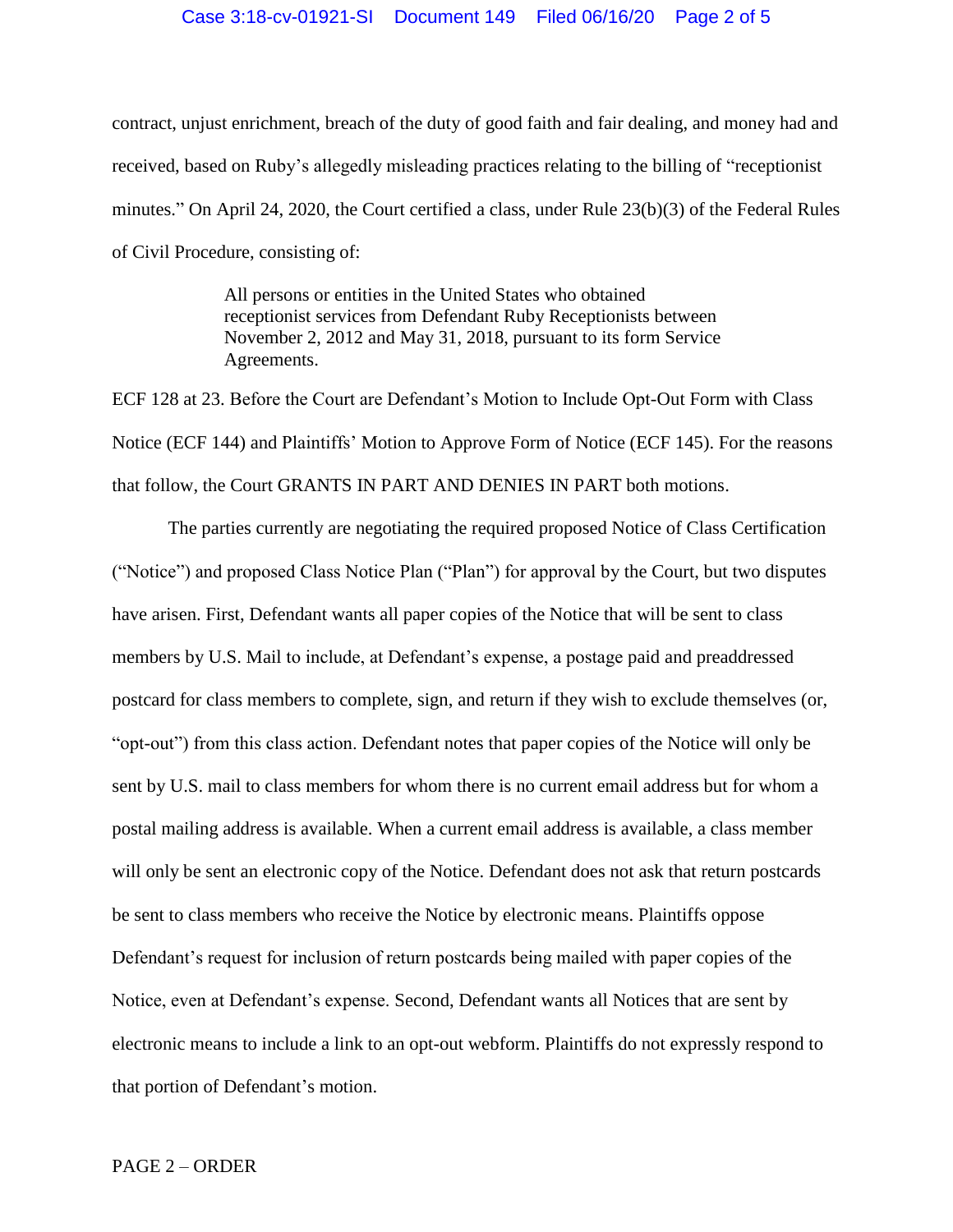Rule  $23(c)(2)(B)$  of the Federal Rules of Civil Procedure provides in relevant part:

For any class certified under Rule 23(b)(3) . . . the court must direct to class members the best notice that is practicable under the circumstances, including individual notice to all members who can be identified through reasonable effort. The notice may be by one or more of the following: United States mail, electronic means, or other appropriate means. The notice must clearly and concisely state in plain, easily understood language:

(i) the nature of the action;

(ii) the definition of the class certified;

(iii) the class claims, issues, or defenses;

(iv) that a class member may enter an appearance through an attorney if the member so desires;

(v) *that the court will exclude from the class any member who requests exclusion*;

(vi) *the time and manner for requesting exclusion*; and

(vii) the binding effect of a class judgment on members under Rule  $23(c)(3)$ .

Fed. R. Civ. P. 23(c)(2)(B). A class notice "must only have information that a reasonable person would consider to be material in making an informed, intelligent decision of whether to opt-out or remain a member of the class." *Stafford v. Brink's, Inc.*, 2016 WL 6583046, at \*1 (C.D. Cal. Mar. 8, 2016) (citation and quotation marks omitted). The Court "is ultimately responsible for directing notice to the class members and protecting their due process rights to remain in the class or be excluded." *Id* (citing Fed. R. Civ. P. 23(c)).

Further, "the use of opt-out postcards or forms is not standard practice and often rejected for risk of engendering confusion among class members." *Id*. at \*2. On the other hand, any absent class member may choose (for a number of reasons) not to want to be part of a class action, and the Court must ensure that it is easy for class members to exclude themselves if they wish. *See generally Manual for Complex Litigation*, Fourth, § 21.311 at 289 (2004) ("A simple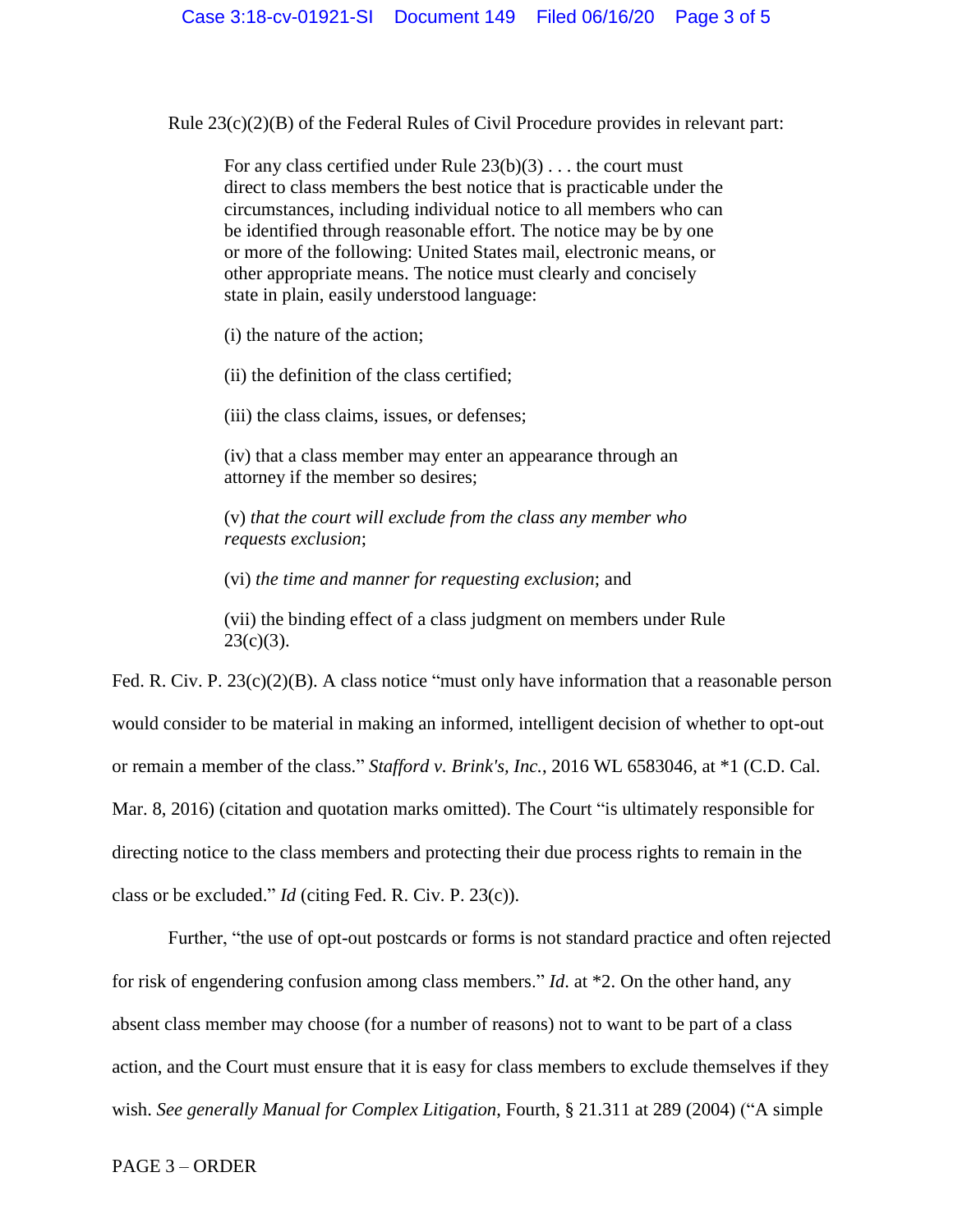#### Case 3:18-cv-01921-SI Document 149 Filed 06/16/20 Page 4 of 5

and clear form for opting out is often included with the notice."); *see also id*. § 21.312 at 295 ("In a Rule 23(b)(3) class, the notice and any Internet Web site should include opt-out forms."). When class members want to exclude themselves from a class action, a court must ensure that they can do so in a way that is not burdensome and they have clear and understandable instructions how and when to do so.

The Court accepts Plaintiff's argument that an opt-out postcard that accompanies a paper copy of the Notice may risk confusion and result in members of the class erroneously "opting out" by returning a postcard when thinking that by doing so they were "opting in." The Court observes, however, that the Notice's discussion of exclusion can be simplified and made less burdensome. Section 15 of Plaintiff's Proposed Notice, titled, "How do I ask the Court to exclude me from the Class," reads:

> If you do not wish to participate in the lawsuit, you must submit either a signed written request or an email to be excluded that includes the following information:

ECF 146-1 at 6. Because an email request is acceptable (and just as good as a signed written request) and is often significantly less burdensome, the Court directs that the opening sentence be modified to place the email option before the signed written request option.

Further, Defendant requests that all Notices sent by electronic means include a link to an opt-out webform and not merely a statement that a class member may opt out by sending an email or signed written request. Plaintiffs do not expressly respond to this portion of Defendant's motion, and it appears reasonable to the Court. Accordingly, either the case website, www.RubyReceptionistsLitigation.com, or an official Class Website maintained by the Claims Administrator, must conspicuously display on its home page a link to an opt-out webform with clear and conspicuous instructions about how and when a class member may opt out.